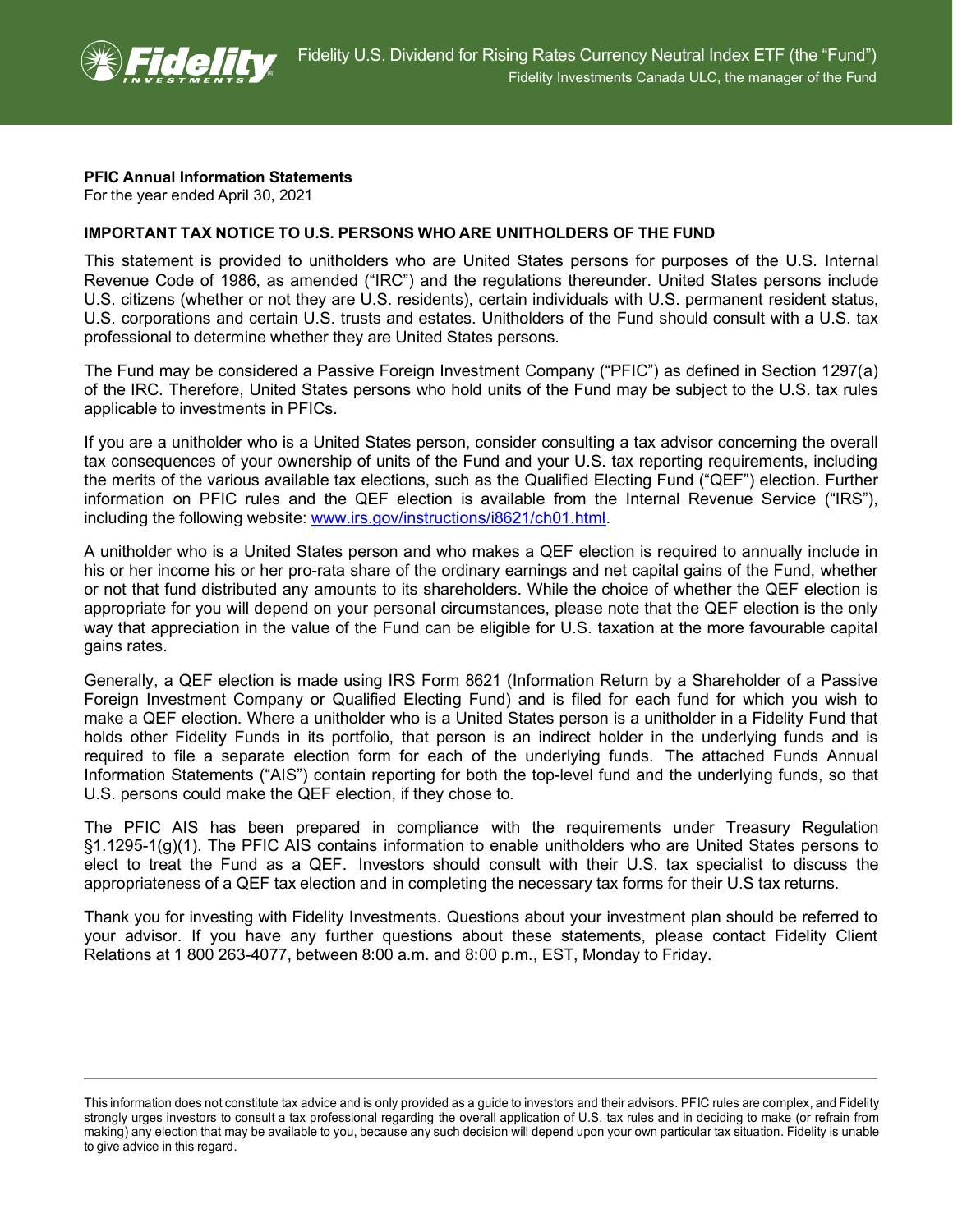

## **PFIC Annual Information Statements (US\$)**

For the Fund's PFIC taxation year ended April 30, 2021

- 1. This Information Statement applies to the PFIC taxation year of Fidelity U.S. Dividend for Rising Rates Currency Neutral Index ETF (the "Fund") commencing on May 01, 2020 and ending on April 30, 2021.
- 2. The per-unit, per-day amounts of ordinary earnings and net capital gains of the Fund and it's lower-tier Fund(s) as applicable, for the period specified in paragraph (1) are provided in the table:

| <b>FIDELITY FUND HELD DIRECTLY</b>                                 |                                       |                                      | <b>ORDINARY</b><br><b>EARNINGS \$</b>            | <b>NET CAPITAL</b><br><b>GAIN \$</b>         |
|--------------------------------------------------------------------|---------------------------------------|--------------------------------------|--------------------------------------------------|----------------------------------------------|
| Fidelity U.S. Dividend for Rising Rates Currency Neutral Index ETF |                                       |                                      | 0.00625567                                       | 0.00000000                                   |
| <b>FIDELITY LOWER-TIER FUNDS HELD</b><br><b>INDIRECTLY</b>         | <b>ORDINARY</b><br><b>EARNINGS \$</b> | <b>NET CAPITAL</b><br><b>GAIN \$</b> | <b>FUND'S U.S. TAX YEAR</b><br><b>COMMENCING</b> | <b>FUND'S U.S. TAX</b><br><b>YEAR ENDING</b> |
| Fidelity U.S. Money Market<br><b>Investment Trust</b>              | 0.00000000                            | 0.00000000                           | May 01, 2020                                     | April 30, 2021                               |
| Fidelity U.S. Dividend for Rising<br>Rates Index ETF               | 0.00043931                            | 0.00000000                           | May 01, 2020                                     | April 30, 2021                               |

To determine your pro-rata share of the amounts of ordinary earnings and net capital gains of the Fund and each of its lower-tier fund(s) held directly and indirectly, as applicable, multiply the per-unit per-day amounts indicated above by the number of units of the Fund held and the number of days you held the units during the Fund's PFIC taxation year.

Here is an example to illustrate the calculation using the per-unit, per-day factors.

You own 100 units of Fund A from the period May 1, 2020 through October 31, 2020. You purchased an additional 100 units of Fund A on November 1, 2020. You did not sell any units of the Fund at any time during the year. Fund A has a PFIC taxation year end of April 30, 2021.

The Fund's ordinary earnings were \$0.001 per unit, per day.

Result: Your ordinary earnings for 2021 of the directly held fund are  $($0.001 * 183 \text{ days} * 100) + ($0.001 * 180 \text{ days} * 200) = $54.30$ 

Use the same calculation method in the example above, to determine your pro-rata share of the amounts of ordinary earnings and capital gains for any applicable lower-tier Fund(s).